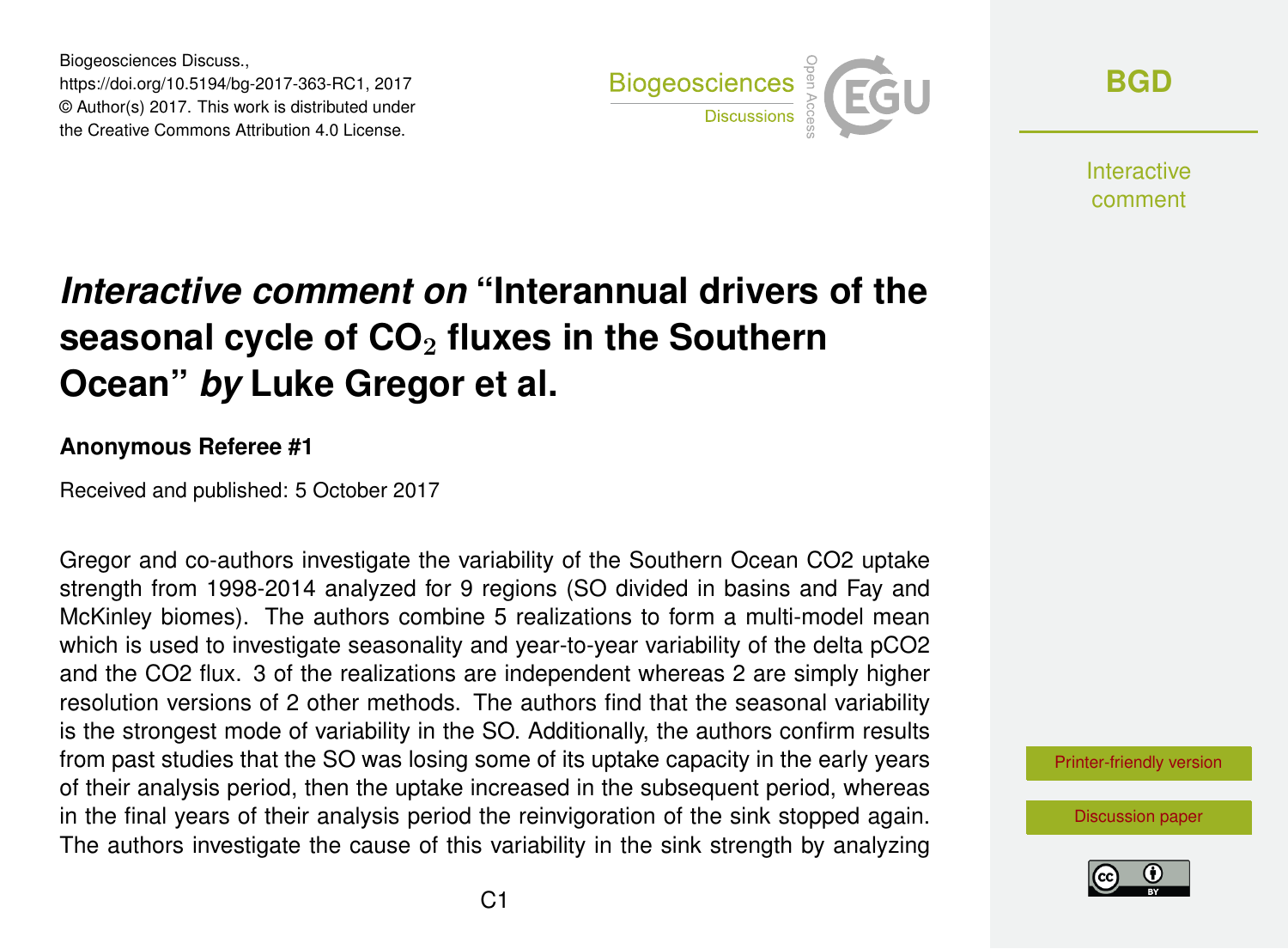anomaly periods for winter and summer season separately. From this analysis the authors conclude that the drivers are seasonally decoupled with wind being the dominant driver for winter variability and biology being the dominant driver for summer variability.

I found this study to be interesting, comprehensive and in general suitable for the journal. The authors do not only present results from new methods to confirm previous results, they also deepen the analysis by looking at anomalies rather than trends (as previously done) and investigate different seasons.

I do however have some major issues with the presented manuscript:

The study confuses trends and variability. When do the authors talk about trends and when about variability? At the moment, these two terms are mixed up. E.g. take figure 5 all panels. There is clearly some year-to-year variability causing in some years more and in some less uptake but overarching in all panels of figure 5 and 6 one can clearly see an increasing CO2 sink from 1998 onwards, i.e. an increasing trend throughout the entire time period. Furthermore, wording used like "decadal trends" and "interannual trends" contribute to the confusion. What is a decadal trend? Is it the slope of a regression line when considering at least 10 years of data? What are interannual trends? The same only considering 3 years? In the latter case one cannot speak of a trend at all.

Despite being able to do so, the authors do not add uncertainties. There are many sources of uncertainty ignored by the authors, e.g. the measurement uncertainty (which is however neglectably small), the extrapolation error of the method, the building of the multi-model mean creates an error and finally the calculation of the air-sea flux adds another source of uncertainty (through wind and transfer velocity choice). At the moment, the results are presented overconfidently. It is not clear how much of the explored variability is significant and how much is simply statistical jibberish. I am aware that there is no "perfect" way to represent all uncertainties, but in a data sparse region like the Southern Ocean a study like this needs to add the best possible uncertainty

## **[BGD](https://www.biogeosciences-discuss.net/)**

Interactive comment

[Printer-friendly version](https://www.biogeosciences-discuss.net/bg-2017-363/bg-2017-363-RC1-print.pdf)

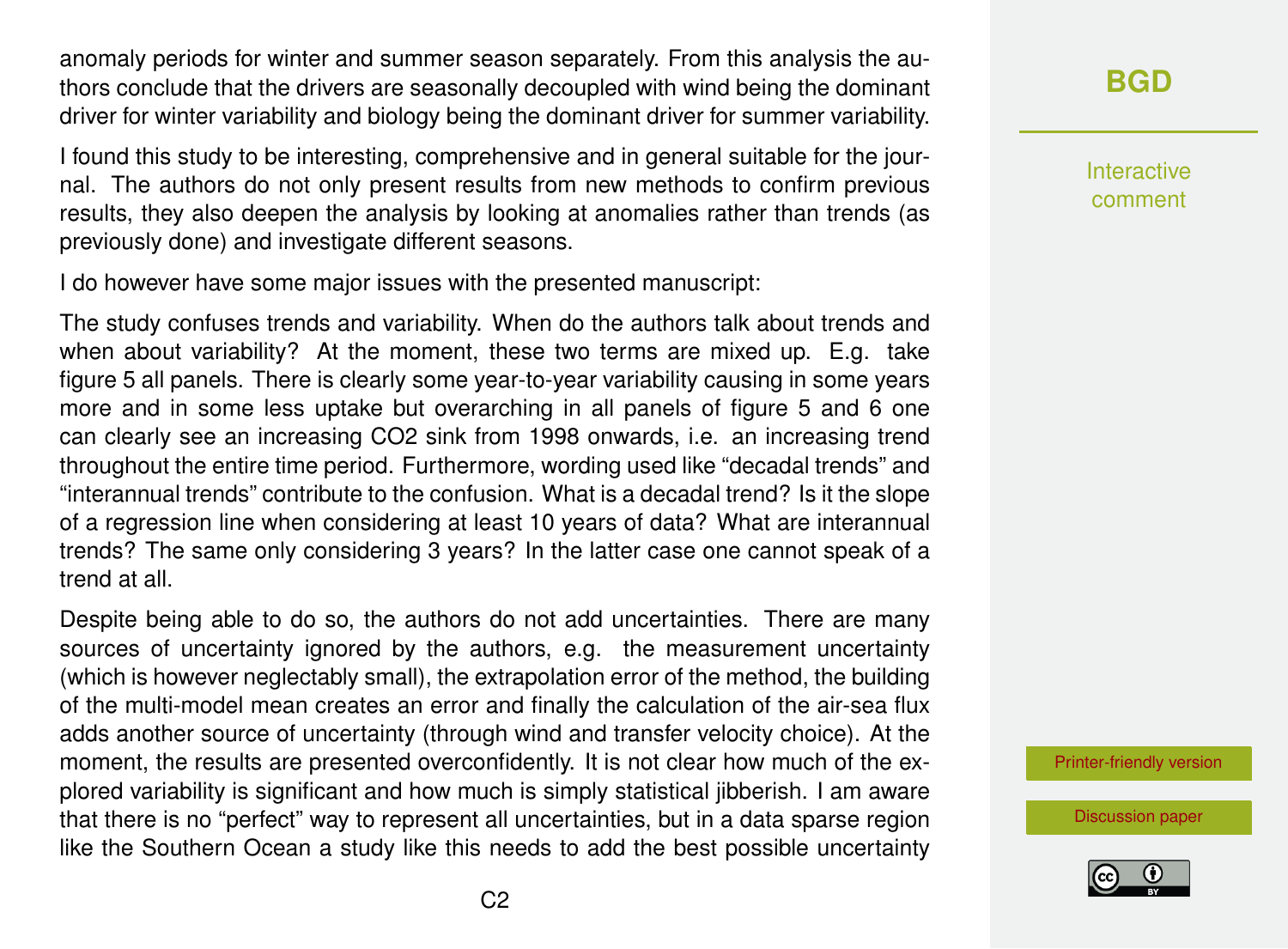estimate, otherwise, many of the conclusions drawn cannot simply be accepted.

On page 11 line 312 I found that the authors claim statistical significance between the mean uptakes, reporting a p-value. It is not clear to the reader what test was used and how significance has been determined. Also, when adding uncertainty, the authors will notice that an uptake of -0.17 PgC/yr is unlikely to be identified as statistically significantly different from -0.19 PgC/yr in the data sparse Southern Ocean.

Despite the uncertainty of the CO2 itself there are other sources of concern related to uncertainty. Chlorophyll is e.g. also presented without discussing uncertainty. How is cloud coverage and missing chlorophyll data effecting the results? Also, wind products have been shown to have different trends locally in the Southern Ocean. This has not been mentioned.

I am also wondering to what extend the use of different products hampers the conclusions of the manuscript. SST from Reynolds is based – to the extent of my knowledge – from satellite and in-situ data, whereas ECCO MLD is from an assimilation model. I would expect some disagreement between these products that have nothing to do with "real world" disagreement. This is not a massive concern, but certainly needs to be mentioned as well.

Another source of concern is the length choice of periods P1-P4. Periods P1-P3 are all of the same length, whereas P4 is substantially shorter. The authors claim that substantial year-to-year variability occurs on various timescales (4-6 year and 10 year modes respectively), hence the variation of periods aliases this analysis.

All the above points raised are of major concern and must be addressed before the manuscript can be considered for publication.

Minor comments:

Title: the title only mentiones CO2 fluxes whereas in the manuscript largely discusses delta pCO2

Interactive comment

[Printer-friendly version](https://www.biogeosciences-discuss.net/bg-2017-363/bg-2017-363-RC1-print.pdf)

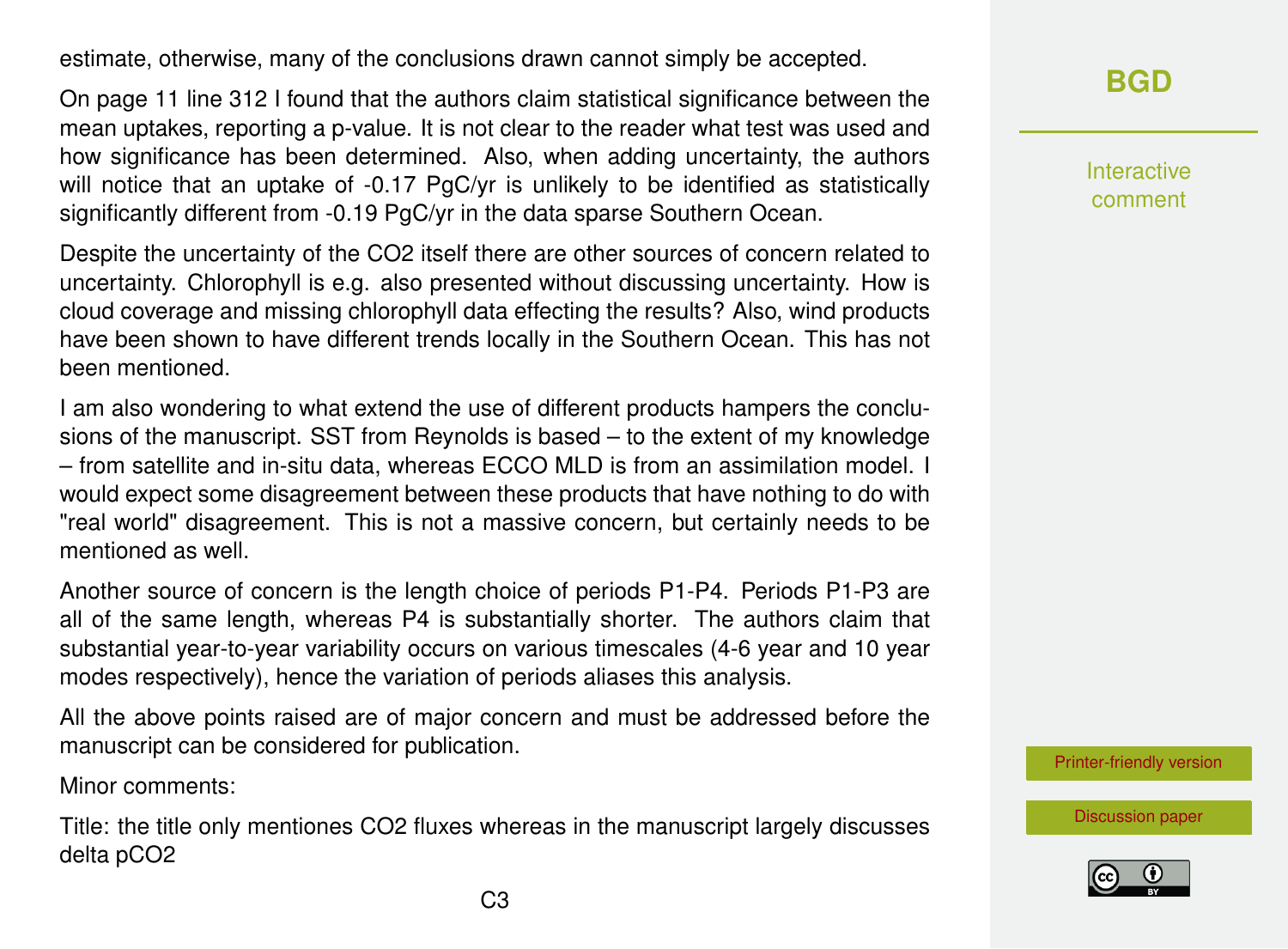Line 29: "paucity of observations (Landschutzer et al 2015)" – This is not a good reference. Bakker et al 2016 (the SOCATv2 reference) would be a better reference for such a paucity.

Line 62: remove 2nd that

Line 95: wrong reference (Bakker et al 2016)

Table 1: How has the RMSE for the 0.25x0.25 degree product been calculated? SO-CAT offers a gridded product but on 1x1 degrees. Did the authors grid the 0.25 product themselfes? If yes, has this been done the "SOCAT" way, i.e per cruise weighted or differently? Same with the 16-day timestep. More information is needed here.

Line 130: How different would the results be if a different transfer velocity was chosen? This may have significant effects on the uncertainty.

Line 134: where are [ice] data from? I am missing a reference here.

Line 175-176: "attributed this difference to the clustering step used by the SOM-FFN that created large discrepancies in the Atlantic sector." I have not found any convincing evidence for this in any of the cited papers.

Line 236: Either the authors used the wrong wording or there is a misunderstanding, but I do not see where the authors find that the delta pCO2 is zonally asymmetric within each biome. It looks like the other way around: Figure 4 looks like there is a strong zonal symmetry (besides indeed in panel a).

Lines 249-254: This paragraph is not clear. Please rephrase

Line 273: interannual trend – what is that? Interannual variability. A 3-year trend? A trend that changes sign every year?

Lines 275: decadal mode: How are you able to say this. You have 1998-2014 data , i.e. 17 years of data. How can you detect a decadal mode from such a short timeseries?

Interactive comment

[Printer-friendly version](https://www.biogeosciences-discuss.net/bg-2017-363/bg-2017-363-RC1-print.pdf)